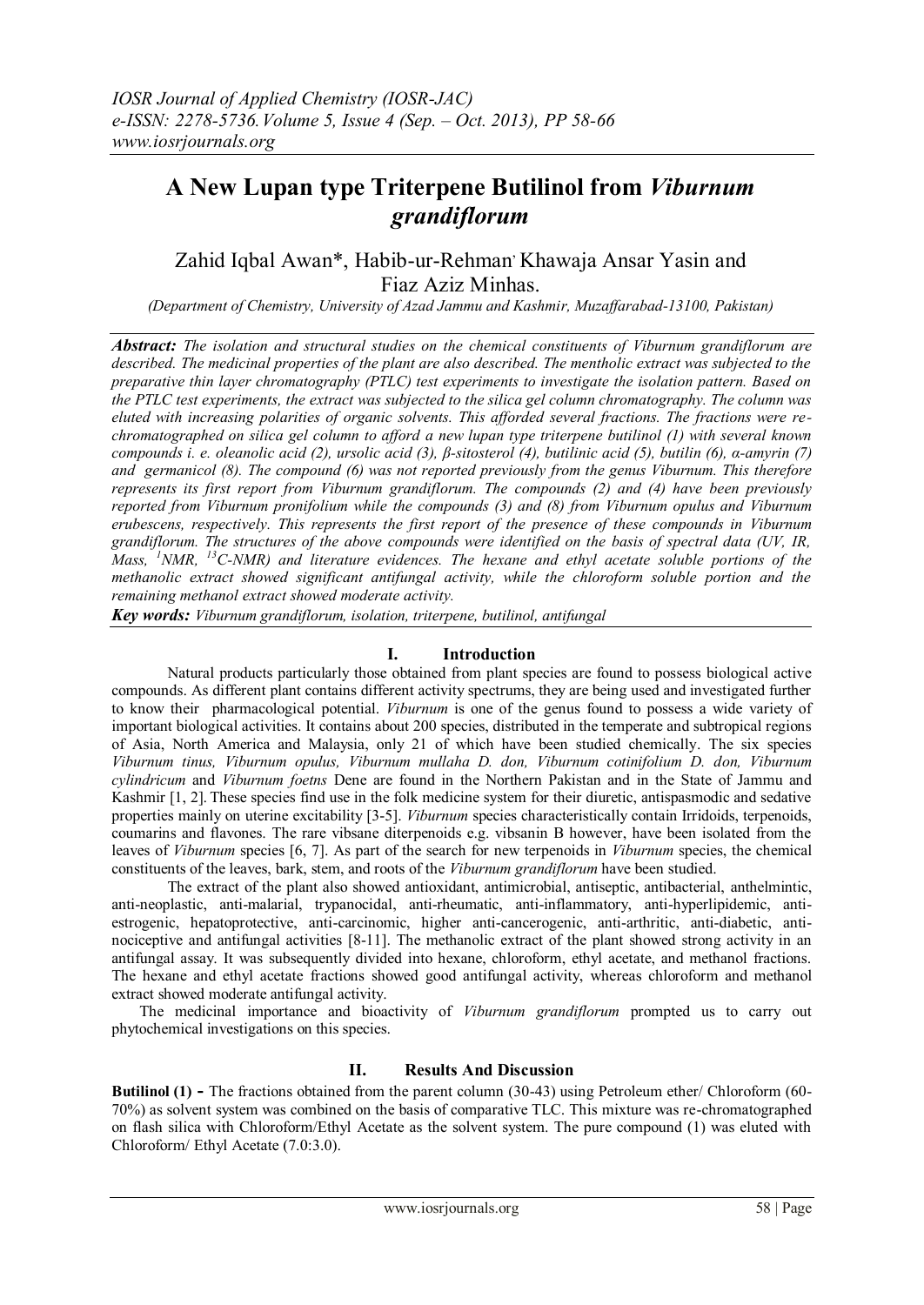The UV (Methanol) spectrum of the compound (1) showed  $\lambda$ max absorptions at 389 nm, 226 nm and 200 nm characteristics for lupan class of triterpenes. The IR spectrum showed absorptions at 3430 (OH), 3070, 1635 and 880 (terminal methylens).

The molecular ion peak was established by HRMS at 456.10 m/z corresponding to the molecular formula  $C_{30}H_{50}O_2$ , indicating seven degrees of un-saturations in the molecule. Besides the molecular ion peaks, the EIMS showed other prominent fragmented ion at m/z 423.1, 302.0, 248.0, 207.0, 189.1, 135.0, 95.0 and 55.0, characteristics of lupan group of triterpenes.

The  ${}^{1}$ H-NMR (400 MHz, CDCl<sub>3</sub>) spectrum of (1) showed 50 proton resonances in the molecule. Two singlets at  $\delta$  4.72 and  $\delta$  4.59 ascribable to an endomethylene proton. This showed  $\alpha$ -stereochar of the side chain, as in case of  $\beta$ -stereochar, the two methylenes protons should have appeared as two singlets at  $\delta$  3.47 and  $\delta$  4.21.

The <sup>13</sup>C-NMR spectrum of the compound showed 31 carbon resonances in the molecule. The multiplicity of carbon signals was determined by the DEPT experiments with the pulse angle  $45^{\circ}$ ,  $90^{\circ}$  and  $135^{\circ}$ . On the basis of the DEPT experiments six signals were found to be of methynes, thirteen of methylenes and six of methyls. The remaining six signals in the Broad Band spectrum were assigned to the quaternary carbons in the molecule. The carbon chemical shifts were compared with the betulinic acid. Most of the carbon resonances were found to be similar. However the acid carbon signal of acid was absent. Therefore number of quaternary carbons is reduced to be six. This shows that the compound in hand does not have acid functionality in it. The methyl signals of both the molecules were same in number and in the value of chemical shifts. The comparison of the methylenes signals showed that our molecule possess two methylenes signals  $\delta$  68.9 and  $\delta$  22.97 which were not present in butilinic acid molecule. The methylene signal at  $\delta$  28.01 was another difference in our molecule [\(Table 1\)](Table%201.docx).

The compound (1) was searched in the library available at HEJ institute of chemistry Karachi including science finder in digital library at LEJ and in dictionary of natural products but found no reference of the data and structure, so it is believed that the compound (1) is a new compound [\(Figure 1](Figure%201.docx)).

**Oleanolic Acid (2) -** The compound (2) was isolated through silica gel column chromatography. The column was eluted with petroleum ether/ethyl acetate (7.5:2.5). This afforded 30 fractions. The 12th fraction was subjected to the PTLC with petroleum ether/ ethyl acetate (8.5:1.5) as the solvent system. This afforded a pure compound (2) as an amorphous material which gave positive color reactions of triterpenes.

The UV (MeOH) spectrum of compound  $(2)$  showed  $\lambda$ max absorptions at 203 characteristic of oleanane class of triterpenes. The IR spectrum showed absorption bands for hydroxyl group (342 cm<sup>-1</sup>) and of acid carbonyl function (1705 cm<sup>-1</sup>).

The molecular ion peak was established by HRMS at m/z 456.343 corresponding to the molecular formula  $C_{30}H_{48}O_3$  indicating seven degrees of un-saturation in the molecule. Besides the molecular ion peak, the EIMS showed other prominent fragment ions at m/z 248, 203, 175, 133, 95 and 69, which were characteristic for  $\Delta^{12}$ -amyrin skeleton.<sup>12, 13</sup> The mass fragmentation indicated that the hydroxyl group was located in ring A instead of in ring B, C, D or E as fragment of m/z 248 in that case would not have been obtained.

The carboxy group was also present in this fragment and the ready loss of this group from the fragment A was in agreement with its positioning at C-17. Another fragment at m/z 189 was also formed by the fragmentation of A; probably involve the loss of carbon17 along with the COOH group with a double hydrogen transfer to afford the conjugated allylic cation.

The  ${}^{1}H$ -NMR spectrum (CHCl<sub>3</sub>, 400MHz) of compound (2) showed the presence of H-12 olefinic proton resonating as 1H triplet at  $\delta$  5.25(J=3.5 Hz,). Another downfield triplet at  $\delta$  3.14 (J=6.8 Hz) corresponds to H-3α [35-40]. A 1H double doublet at  $\delta$  2.78 was assigned to H-18 on the basis of its chemical shift as well as multiplicity pattern reported for H-18 with β-configuration. The spectrum also showed signals for seven methyl groups. The tertiary natures of these methyl groups were evident from their sharp singlet, in the spectrum.

The  $^{13}$ C-NMR (CHCl<sub>3</sub> 400MHz) of the compound (2) showed a total of thirty carbon resonances [\(Table 1\)](Table%201.docx). These signals were classified into methyls, methylenes and methines on the basis of DEPT experiments. The quaternary carbons were identified from broad band decoupled <sup>13</sup>C-NMR spectrum. The structure (2) was further established by comparison of spectra and physical data to the literature [12-14]. [\(Figure](Figure%202.docx)  [2\)](Figure%202.docx).

**Ursolic Acid (3) -** The fractions (30-43) obtained from the parent column eluted with chloroform/ethyl acetate (8.0:2.0) as the solvent system, were combined on the basis of comparative TLC. The material thus obtained was re-chromatographed with chloroform/ethyl acetate (9.9:0.1) to afford the pure compound (3) as white powdered material.

The HRMS indicated the molecular ion peak at 456.000 consistent with the molecular formula  $C_{30}H_{48}O_3$  indicating seven degrees of un-saturations in the molecule.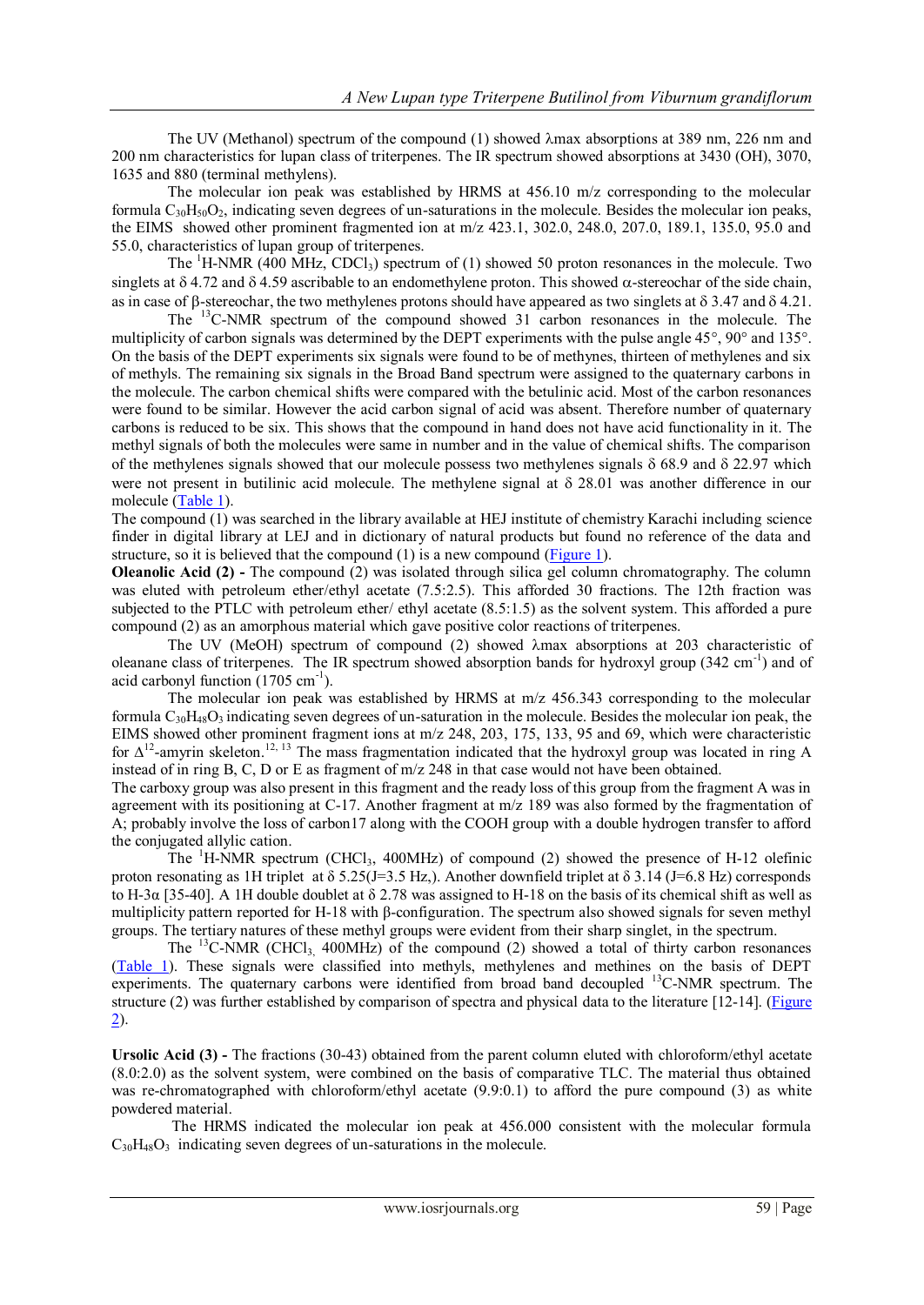The UV (MeOH) spectrum of compound (3) showed  $\lambda$ max absorptions at 202 characteristic of ursane class of triterpenes. The IR (CHCl<sub>3</sub>) showed absorption bands for COOH (3400 cm<sup>-1</sup>-2650 cm<sup>-1</sup>), (2900-2810  $\text{cm}^{-1}$ ) and tri-substituted double bond (1690 cm<sup>-1</sup>, 1640 cm<sup>-1</sup> and 108 cm<sup>-1</sup>)

 $C_{30}H_{48}O_{3}$  (M<sup>+</sup> 456), m.p. 285°C, [ $\alpha$ ] D<sup>+</sup> 70° (CHCl<sub>3</sub>) is a triterpenic acid which forms a methyl ester, C<sub>31</sub>H<sub>50</sub>O<sub>3</sub> (M<sup>+</sup> 470), m.p. 168°C, [ $\alpha$ ]D<sup>+</sup> 58° (CHCl<sub>3</sub>), with diazomethane and a monoacetate, C<sub>32</sub>H<sub>50</sub>O<sub>4</sub> (M<sup>+</sup> 498), m.p. 290°C,  $[\alpha]D^{\dagger}$  70° (CHCl<sub>3</sub>), withAC<sub>2</sub>O/Py. It was identified as ursolic acid by direct comparison of the compound and it's above derivatives with the respective authentic samples [15, 16].

The carbon chemical shifts of ursolic acid and oleanolic acid differs significantly in respect of their C-11, C-12, C-13, C-27 and the carbon concerning their ring E, while remaining carbon atoms have almost identical shift values. Thus the signals for C-11, C-13, C-19, C-21, C-27, C-29 and C-30 of ursolic acid are shifted up field by  $\delta$  6.3,  $\delta$  5.3,  $\delta$  6.5,  $\delta$  3.3,  $\delta$  2.7,  $\delta$  9.9 and  $\delta$  2.4, respectively compared to those of the corresponding carbon atoms of the oleanolic acid. On the other hand C-12, C-16, C-17, C-18, C-20 and C-22 of the compound appear at low fields by  $\delta$  2.7,  $\delta$  1.0,  $\delta$  0.8,  $\delta$  11.8,  $\delta$  8.3 and  $\delta$  4.2, respectively [\(Table 1\)](Table%201.docx). Such differences of shift values to be diagnostic of isomeric pairs of ursane and oleanane derivatives and the above results provide further corroboration (confirmation) of the above generalization [17, 18]. [\(Figure 3](Figure%203.docx)).

**β-Sitosterol (4) -** The ethyl acetate extract of the plant was subjected to the flash column chromatography. The column was eluted with petroleum ether /ethyl acetate (8.0:2.0) as solvent system. The fractions 50-70 were combined and re-chromatographed with petroleum ether /ethyl acetate (7.5:2.5) to afford the pure compound (4) as a white crystalline material.

The UV (MeOH) spectrum of compound (4) showed  $\lambda$  max absorptions at 210nm, which indicated the absence of a conjugated system and the presence of an isolated (C=C) double bond. Other absorptions were at 227nm, 305nm and 313nm characteristic for the sterol class of triterpenes. The IR (CHCl<sub>3</sub>) showed absorption bands for hydroxyl (3400cm<sup>-1</sup>) and tri-substituted double bond (3025 cm<sup>-1</sup>, 1410 cm<sup>-1</sup> and 1250 cm<sup>-1</sup>).

The HRMS indicated the molecular ion peak at 414.4386 consistent with the molecular formula  $C_{29}H_{50}O$ , indicating five degrees of un-saturation in the molecule.

Other major fragmented peaks were recorded at  $399[M-Me]$ <sup>+</sup>,  $396[M-H<sub>2</sub>O]$ <sup>+</sup>,  $381[M-H<sub>2</sub>O-Me]$ <sup>+</sup>. Other abundant ion peaks were observed at m/z  $329[M-C_7H_5-H_2O]$  + and  $303[M-C_7H_9-H_2O]$  + which were characteristic for ß-sterol with double bond at C-5. The presence of mass fragmented ion peaks at m/z 273 and 255 corresponded to [M-side chain]  $^+$  and [M-side chain-H<sub>2</sub>O]<sup> $+$ </sup>, respectively.

<sup>1</sup>H-NMR data showed similarity of (4) to that reported for *ß*-sitosterol [19, 20]. Presence of doublet of double doublet at  $\delta$  3.51 and a doublet at  $\delta$  5.34 in the <sup>1</sup>H-NMR spectrum indicated that the substance in hand may be  $\beta$ -sitosterol. It was also confirmed through Co-TLC and mixed melting point with the authentic sample of ß-Sitosterol [\(Figure 4\)](Figure%204.docx).

**Butilinic Acid (5) -** The fractions 30-43 were combined on the basis of comparative TLC experiment. This mixture was re-chromatographed by using flash silica and chloroform/ethyl acetate (7.0:3.0) as the solvent system to afford the compound (5).

The molecular ion peak was established by HRMS at m/z 456.1000, corresponding to the molecular formula  $C_{30}H_{50}O_3$  indicating seven degrees of un-saturation in the molecule. Besides the molecular ion peak, the EIMS showed other prominent fragmented ion at m/z 248,189,175,119, 93 and 55, characteristic of lupan group of triterpenes and its spectral data were identical with those of an authentic sample of butilinic acid.

Two singlets at  $\delta$ 4.76 and 4.91 ascribable to an endomethylene proton. This showed  $\alpha$ -stereochemistry of the side chain as in case of  $\beta$ -stereochemistry, the two-methylene protons would appear as two singlets at  $\delta$ 3.71 and  $\delta$  4.18 [21].

The mass spectrum of (5) exhibited the molecular ion peak at  $m/z$  456.1000. In addition prominent peaks at m/z 248 and 203 were observed in the mass spectrum of both oleanolic acid and butilinic acid. From the above results it was presumed that the D/E ring in butilinic acid was the same as that of oleanolic acid.

On comparison of <sup>13</sup>C-NMR chemical shifts of oleanolic acid and butilinic acid, the data for the rings C/D/E were same. However large difference in the chemical shifts of C-3 and C-23 was apparent. The chemical shifts of protons in the rings A/B were similar to those of hederagenin [\(Table 1\)](Table%201.docx). Therefore, the rings D/E of butilinic acid had the same skeleton as oleanolic acid and the presence of a carbinol group in ring-A was confirmed. The <sup>13</sup>C-NMR assignments were made on the basis of comparison of the <sup>13</sup>C-NMR data of (5) with that of oleanolic acid and hederagenin [\(Figure 5](Figure%205.docx)).

**Betulin (6) -** Compound (6) was obtained as white needles. The UV spectrum (MeOH) of the compound exhibited  $\lambda$ max absorptions at 200 nm and 204 nm, indicating the presence of lupeol skeleton. The IR spectrum showed absorption bands at 3430 cm<sup>-1</sup> (OH), 3070 cm<sup>-1</sup>, 1635 cm<sup>-1</sup> and 880 cm<sup>-1</sup> (terminal methylene group).

The HRMS exhibited the molecular ion peak at m/z 442.3790, corresponding to the molecular formula  $C_{30}H_{50}O_2$  indicating six degrees of un-saturation in the molecule.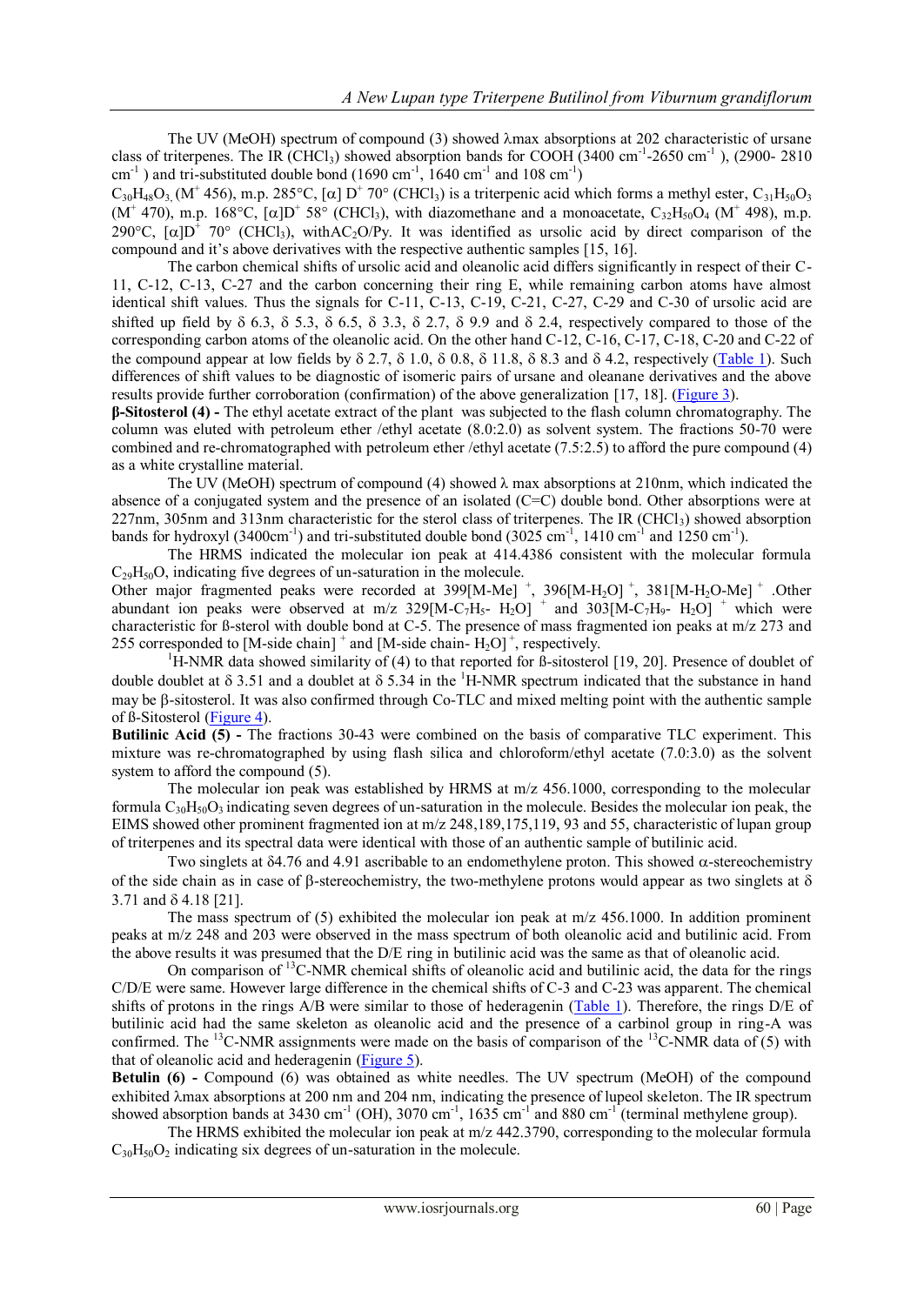The EIMS of the compound (6) exhibited diagnostic peaks at  $m/z$  442[M]<sup>+</sup>, 424[M-H<sub>2</sub>O]<sup>+</sup>, 411, 234, 220, 207, 203, 189, 175 and 161, which were characteristic of pentacyclic triterpenes with an isopropenyl group.

The <sup>1</sup>H-NMR spectrum of the compound (6) displayed signals due to six tertiary methyls at  $\delta$  1.35,  $\delta$ 1.00, δ 0.96, δ 0.95, δ 0.80 and δ 0.74. It also showed a 1H doublet (J=12.0 Hz) due to carbinolic proton at δ 3.31. Its chemical shifts and coupling constant led us to assign β-configuration to the hydroxyl group at C-3. Another 1H doublet at  $\delta$  3.78 (J=10.69 Hz,) could be assigned to the methylene carbon attached to the hydroxyl group. The proton signals of  $\delta$  4.66 and  $\delta$  4.56 indicated the exomethylene protons.

The <sup>13</sup>C-NMR assignments of various carbon atoms were clarified by DEPT experiments which revealed the presence of six methyl, twelve methylene, five methane carbon and six quartnary carbon atoms in the molecule<sup> $17$ </sup> [\(Figure 6\)](Figure%206.docx).

**α-Amyrin (7) -** The fraction 76 was subjected to the silica gel column chromatography. The fraction eluted with n-hexane /ethyl acetate (8.0:2.0) was subjected to the PTLC with n-hexane/ethyl acetate (9.0:1.0) as the solvent system. This afforded a pure compound (7).

The UV spectrum (MeOH) of the compound (7) showed absorptions at 367 nm and 390 nm. The UV spectrum was typical of the amyrin skeleton. The IR (CHCl<sub>3</sub>) spectrum exhibited absorption bands for hydroxyl  $(3430 \text{ cm}^{-1})$  and tri-substituted double bond  $(3045 \text{ cm}^{-1}, 1650 \text{ cm}^{-1} \text{ and } 815 \text{ cm}^{-1})$ .

The EIMS of the compound (7) showed the molecular ion peak at  $m/z$  426.2000, corresponding to the molecular formula  $C_{30}H_{50}O$  indicating six degrees of un-saturation in the molecule. The mass spectrum of the compound (7) showed characteristic fragmentation pattern of amyrin skeleton with double bond at C-12 [22].

The  ${}^{1}$ H-NMR spectrum [400 MHz CDCl<sub>3</sub>] of the compound (7) showed signals for eight tertiary methyl groups at δ 0.79, δ 0.80, δ 0.91, δ 0.94, δ 0.97, δ 1.05 and δ 1.09. It further exhibited 1H double doublet at δ 3.21  $(J_1=4.8 \text{ Hz}, J_2=8.8 \text{ Hz})$  and a 1H triplet at  $\delta$  5.13 (J=2.7 Hz, J=5.6 Hz), assigned respectively.

The <sup>13</sup>C-NMR (Broad Band and DEPT) spectra of the compound (7) gave more reliable support for the above conclusions including identity and stereochemistry because the carbon signals exactly corresponded to those reported for α-amyrin [23]. [\(Figure 7\)](Figure%207.docx).

**Germanicol (8) -** The fraction eluted with hexane/chloroform (1.0:1.0) was further purified through repeated crystallization to yield the compound (8).

The HRMS of the compound (8) showed the molecular ion peak at m/z 426.3839, corresponding to the molecular formula  $C_{30}H_{50}O$  indicating six degrees of un-saturation in the molecule.

The IR spectrum (CHCl<sub>3</sub>) of the compound showed absorption bands for hydroxyl (3600 cm<sup>-1</sup>) and trisubstituted double bond  $(3030 \text{ cm}^{-1}, 1630 \text{ cm}^{-1} \text{ and } 855 \text{ cm}^{-1})$ .

The electron impact mass spectrum EIMS of the compound (8) showed characteristic fragmentation pattern of amyrin skeleton with double bond at C-18.

The <sup>1</sup>H-NMR spectrum of the compound (8) showed the presence of eight tertiary methyl groups at  $\delta$ 1.08, δ 1.03, δ 0.98, δ 0.95, δ 0.88, δ 0.77 and δ 0.74. A downfield sharp singlet at δ 4.88 was assigned to H-18. The double doublet at  $\delta$  3.19 (J=10.8 Hz, J=5.4 Hz) was due to the proton attached to the carbon bearing hydroxyl group [24]. [\(Figure 8\)](Figure%208.docx).

**II.I. Antifungal activities -** The antifungal activities of the different fractions of methanolic extract were studied through applying the agar tube dilution protocol, which is one of the most precise and reliable methods. The hexane fraction showed significant activity against *Microsporum canis* while the ethyl acetate fraction also exhibited significant activity against *Aspergillus flavus*. The chloroform and methanolic fractions showed moderate activity against *Fusarium solani* and *Microsporum canis* respectively at 400 *μ*g/mL of DMSO.

# **III. Experimental**

**Plant Material -** The plant was collected from Sudhan Galli (Muzaffarabad), which lied in Jhelum Valley. Jhelum Valley is located between 34° 30 latitude and 77° 98 longitude. It is bounded in the south of Kaffer Khun, in the North by Leepa Valley in the East by Qazi Nag and West by Domel. It has rugged topography comprising mainly steep slopes and gullies, where limestone rocks are basically common. The climate is variable between lower and higher altitude. January is coldest month of year. Usually winter is longer than summer and is very cold. June is hottest month, but generally the summer is pleasant. Mainstream in the valley is Qazi Nag, which joins at Chinari with river Jhelum. River Jhelum oozes from Chashma Varinag coming from Srinagar (Kashmir).

**Instrumentation -** UV spectra were recorded on Shimadzu 240 spectrophotometer. IR spectra were measured on JASCO IRA-1 spectrophotometer. Mass spectra were recorded on Finnigan MAT 112 and 312 double focusing mass spectrometer connected to a PDP11/34 computer system. Optical rotations were obtained by using a JASCO DIP-360 polarimeter. NMR spectra were recorded on Bruker AMX 300, Bruker AMX 400 and 500 MHz respectively for <sup>1</sup>H-NMR and at 75, 100 and 125 MHz respectively for <sup>13</sup>C-NMR. The chemical shifts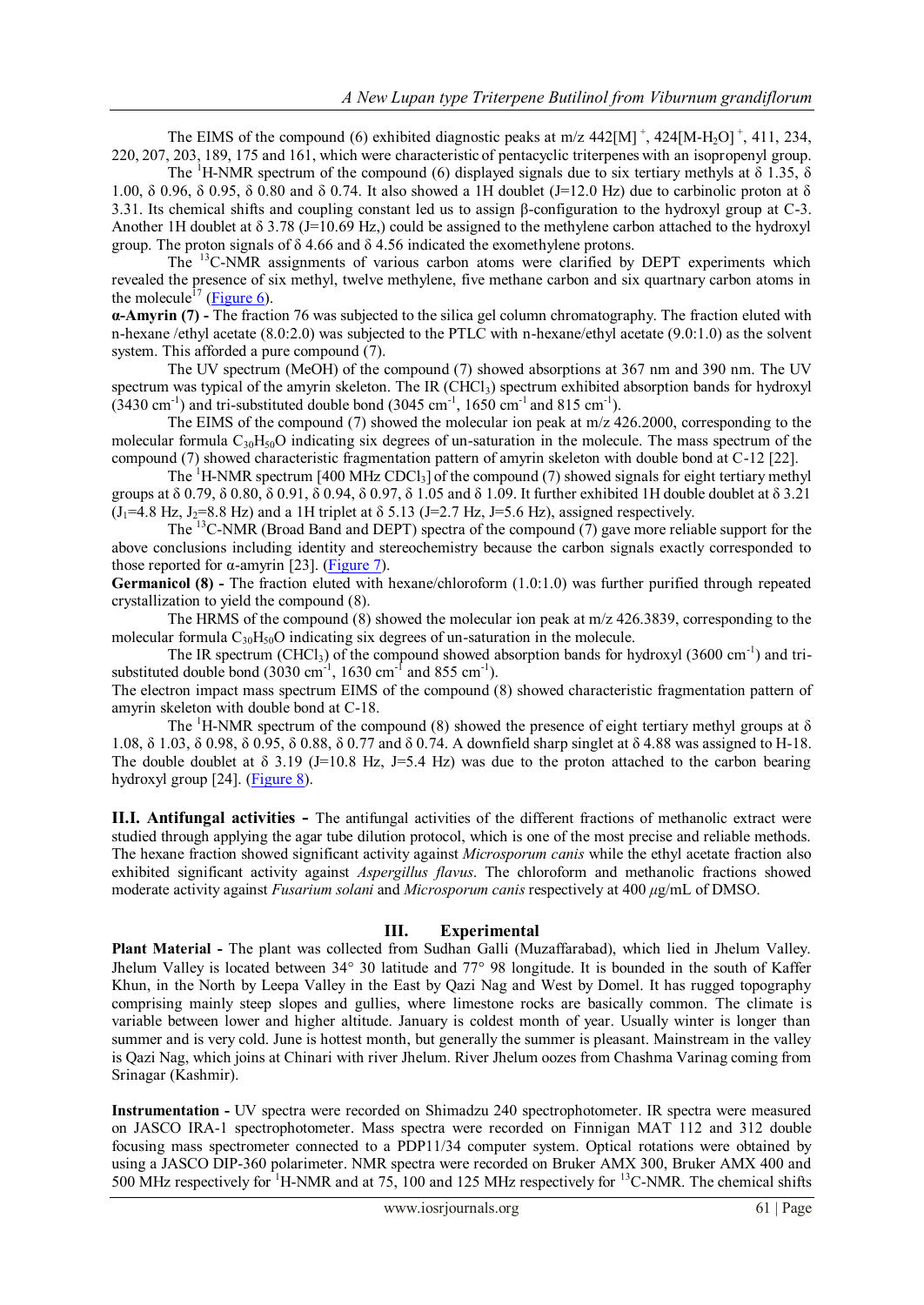are reported in  $\delta$  (ppm) and the coupling constants are in Hz. Merck silica gel 60 F<sub>254</sub> pre coated aluminum cards (0.2mm thickness) and glass plates (silica gel Merck  $GF<sub>254</sub>$ ) were used for analytical (thin layer) and preparative (thick layer) chromatography, while for flash column chromatography (FCC) silica gel Merck  $GF_{254}$  and Merck 9385 were used. Melting points were recorded in glass capillary tubes on BUCHI 535 M.P. apparatus and are uncorrected.

The plant was identified by the Botany department of Azad Jammu and Kashmir University Muzaffarabad and a voucher specimen has been deposited in the Herbarium.

**Isolation of (1)** - IR (KBr) v max cm<sup>-1</sup>:3430 (OH), 3070, 1635 and 880; EI-MS m/z (rel. int. %):456.1  $(C_{31}H_{50}O_2 M^4)$  (11.29), 248 (14.16), 207 (25.23), 189.1 (54.30), 135 (32.92), 95 (51.15) and 55 (100); HRMS  $(m/z)$ : 456.1  $(C_{31}H_{50}O_2)$ .

 $^{1}$ H-NMR (CDCL<sub>3</sub>, 400 MHz) δ: 4.72 (s, 1H), 4.59 (s, 1H), 4.21 (t, J=12Hz 1H), 3.47 (s, 1H), 3.18 (dd, J<sub>1</sub>=4Hz,  $J_2=4Hz$ , 1H), 2.97 (ddd,  $J_1=4Hz$ ,  $J_2=8Hz$ ,  $J_3=4Hz$ , 1H), 2.26 (s, 1H), 2.25 (s, 1H), 2.23 (d, J=4Hz, 1H), 2.19 (d, J=2.8Hz, 1H), 2.16 (d, J=3.6Hz, 1H), 1.99 (s, 1H), 1.98 (s,1H), 1.97 (s,1H), 1.95 (s,1H), 1.94 (s, 1H), 1.92 (s, 1H), 1.67 (s, 3H), 1.64 (d, J=4Hz, 1H), 1.59 (s, 1H), 1.51 (m, 4H), 1.47 (s, 1H), 1.44 (s, 1H), 1.41 (d, J=4Hz, 1H), 1.38 (s, 1H), 1.35 (s, 1H), 1.30 (s, 1H), 1.28 (s, 1H), 1.24 (s, 1H), 1.20 (d, J=4Hz, 1H), 1.17 (d, J=4Hz, 1H), 1.03 (s, 1H), 1.00 (s, 1H), 0.95 (d, J=4Hz, 1H), 0.92 (s, 1H), 0.90 (s, 1H), 0.88 (d, J=4Hz, 1H), 0.86 (s, 1H), 0.80 (s, 3H), 0.73 (s, 3H), 0.67 (s, 1H) and 0.65 (s, 1H); <sup>13</sup>C-NMR (CHCL3, 400 MHz) δ: 150.37 (C-1), 109.69 (C-2), 79.02 (C-3), 68.19 (C-4), 56.21 (C-5), 55.43 (C-6), 50.61 (C-7), 49.35 (C-8), 46.87 (C-9), 42.49 (C-10), 40.77 (C-11), 38.89 (C-12), 38.78 (C-13), 38.41 (C-14), 37.26 (C-15), 37.01 (C-16), 34.40 (C-17), 32.17 (C-18), 30.57 (C-19), 29.73 (C-20), 28.01 (C-21), 27.46 (C-22), 25.57 (C-23), 22.97 (C-24), 20.91 (C-25), 19.39 (C-26), 18.33 (C-27), 16.13 (C-28), 16.05 (C-29), 15.34 (C-30) and 14.71 (C-31).

**Isolation of (2) -** The compound (2) was isolated through silica gel column chromatography. The column was eluted with Pet. Ether/EtOAc (7.5:2.5). The (12th) fraction obtained with was subjected to the PTLC with Pet. Ether/EtOAc (8.5:1.5) as the solvent system. This afforded a pure compound (2) as an amorphous material which gave positive color reactions of triterpenes. IR (KBr) v max cm<sup>-1</sup>: 3420 (OH), 1705 (CO), 2930, 1450, 1250, 690 and 820; EI-MS (m/z) rel. int. %): 456 [C<sub>30</sub>H<sub>50</sub>O<sub>3</sub>, M]<sup>+</sup> (2), 248 (100), 207 (17.8), 203 (85), 175 (13.5), 147 (16), 133 (32.8), 119 (28.6), 107 (27), 105 (32.2), 95 (37.9), 69 (93), 57 (70) and 55 (86); <sup>1</sup>H-NMR  $(CHCL<sub>3</sub>, 400 MHz)$  δ: 5.28 (t, J=3.5, 1H, H-12), 3.14 (t, J=6.8 Hz, H-3), 2.78 (dd, J=3.5Hz, 14.0Hz, 1H,H-18), 0.75 (s, 3H), 0.86 (s, 3H), 0.96 (s, 3H), 0.91 (s, 3H), 1.04 (s, 3H), 1.12 (s, 3H), 1.23 (s, 3H); <sup>13</sup>C-NMR (CHCL<sub>3</sub>, 600 MHz) δ: 38.41 (C-1), 27.17 (C-2), 79.01 (C-3), 39.25 (C-4), 55.203 (C-5), 18.31 (C-6), 32.67 (C-7), 37.04 (C-8), 47.603 (C-9), 38.74 (C-10), 23.04 (C-11), 122.67 (C-12), 143.53 (C-13), 41.69 (C-14), 27.67 (C-15), 23.04 (C-16), 46.42 (C-17), 41.179 (C-18), 45.87 (C-19), 30.66 (C-20), 33.79 (C-21), 32.39 (C-22), 28.08 (C-23), 15.54 (C-24), 15.3 (C-25), 17.00 (C-26), 25.87 (C-27), 180.06 (C-28), 32. 67 (C-29) and 23.39 (C-30). **Isolation of (3) -** The fractions (30-43) obtained from the parent column eluted with CHCl<sub>3</sub>/EtOAc (8.0:2.0) as solvent system, were combined on the basis of comparative TLC. The material thus obtained was rechromatographed with CHCl<sub>3</sub>/EtOAc (9.9:0.1), to afford the pure compound (3) as white powdered material. EIMS (m/z) rel. int. %: 456  $[C_{30}H_{48}O_3, M^+]$  (6.1), 438 (4.3), 300 (5.3), 248 (100), 235 (6.2), 291 (14.6), 203 (79.3), 189 (22.8), 175 (12.9), 161 (7.6), 147 (13.8), 133 (47.8), 119 (18.3), 105 (13.5), 95 (16.1), 81 (12.6), 79 (7.2) and 55 (12.9); <sup>1</sup>H-NMR (CHCL<sub>3</sub> 400 MHz) δ: 5.13 (t, J= 4HZ, 1H), 3.08 (t, J= 8HZ, 1H), 3.26 (s, 1H), 3.28 (s, 1H), 3.30 (s, 1H), 3.41 (bs, OH), 3.80 (s, 1H), 4.00 (s, 1H), 4.02 (s, 1H), 4.10 (s, 1H), 1.15 (s, 1H), 1.17 (s, 1H), 1.21 (s, 1H), 1.23 (s, 1H), 1.26 (s, 1H), 1.29 (s, 1H), 1.37 (s, 1H), 1.39 (s, 1H), 1.40 (s, 1H), 1.41 (s, 1H), 1.48 (d, J= 4HZ, 1H), 1.50 (s, 1H), 1.52 (s, 1H), 1.53 (s, 1H), 1.55 (s, 1H), 1.58 (s, 1H), 1.73 (ddd, J<sub>1</sub>= 4HZ,  $J_2$  = 8HZ,  $J_3$  = 12HZ, 1H), 1.80 (t, J = 4HZ, 1H), 1.89 (ddd,  $J_1$  = 4HZ,  $J_2$  = 8HZ,  $J_3$  = 12HZ, 1H), 2.08 (d, J = 8HZ, 1H), 0.60 (s, 1H), 0.62 (s, 1H), 0.66 (s, 3H), 0.70 (s, 3H), 0.74 (s, 3H),0.76 (s, 3H), 0.81 (s, 3H), 0.84 (s, 3H), 0.87 (s, 3H) and 0.97 (s, 3H); <sup>13</sup>C-NMR (CDCL3, 400 MHz) δ: 180.51 (C-1), 138.061 (C-2), 77.20 (C-3), 63.37 (C-4), 47.68 (C-5), 41.93 (C-6), 39.33 (C-7), 36.79 (C-8), 125.35 (C-9), 78.72 (C-10), 55.12 (C-11), 52.70 (C-12), 47.43 (C-13), 38.95 (C-14), 38.76 (C-15), 38.53 (C-16), 36.68 (C-17), 32.90 (C-18), 30.53 (C-19), 26.71 (C-20), 24.07 (C-21), 23.12 (C-22), 18.16 (C-23), 27.89 (C-24) 23.34 (C-25), 20.95 (C-26), 16.81 (C-27), 16.72

(C-28), 15.42 (C-29), 15.22 (C-30).

**Isolation of (4)** - The Pet. Ether/EtOAc fraction obtained from the column was subjected to flash chromatography with pet. Ether/EtOAc (7.5:2.5) which gave (4) 10mg.

UV (MeOH), λmax nm (logε): 215(0.68), 226(0.843), 305(0.09) and 313(0.104)

EIMS mlz (rel. int. %):  $414[C_{29}H_{50}O, M]^+$  (100), 399 [M-Me]<sup>+</sup>, (35.1), 396[M-H<sub>2</sub>O]<sup>+</sup> (49.9), 381[M-Me- H<sub>2</sub>O]<sup>+</sup>  $(28.5), 329$ [M- H<sub>2</sub>O-C<sub>5</sub>H<sub>7</sub>]<sup>+</sup> (30.2), 303[M- H<sub>2</sub>O-C<sub>5</sub>H<sub>9</sub>]<sup>+</sup> (31.3), 273 (16.8), 255 (20.6), 213 (26.9), 199 (11.2), 173 (12), 159 (24.5), 145 (28.9), 133 (21.2), 119 (25.0),105 (31.08), 91 (24.2), 79 (20), 69 (26.4), 57 (36.8) and 43 (94.6); <sup>1</sup>H-NMR (400 MHz) δ: 5.31 (d, J=4HZ, 1H), 3.5 (m, 1H), 2.3 (s, 1H), 2.29 (s, 1H), 2.28 (s, 1H), 2.25 (ddd, J= 4HZ, J= 4HZ, J= 8HZ, 1H), 2.2 (s, 1H), 2.18 (s, 1H), 2.17 (s, 1H), 2.0 (s, 1H), 1.97 (s, 1H), 1.96 (s, 1H), 1.94 (s, 1H), 1.93 (s, 1H), 1.80 (s, 1H), 1.7 (s, 1H), 1.23 (s, 3H), 0.98 (s, 3H), 0.89 (d, J= 4HZ, 1H), 0.82 (s,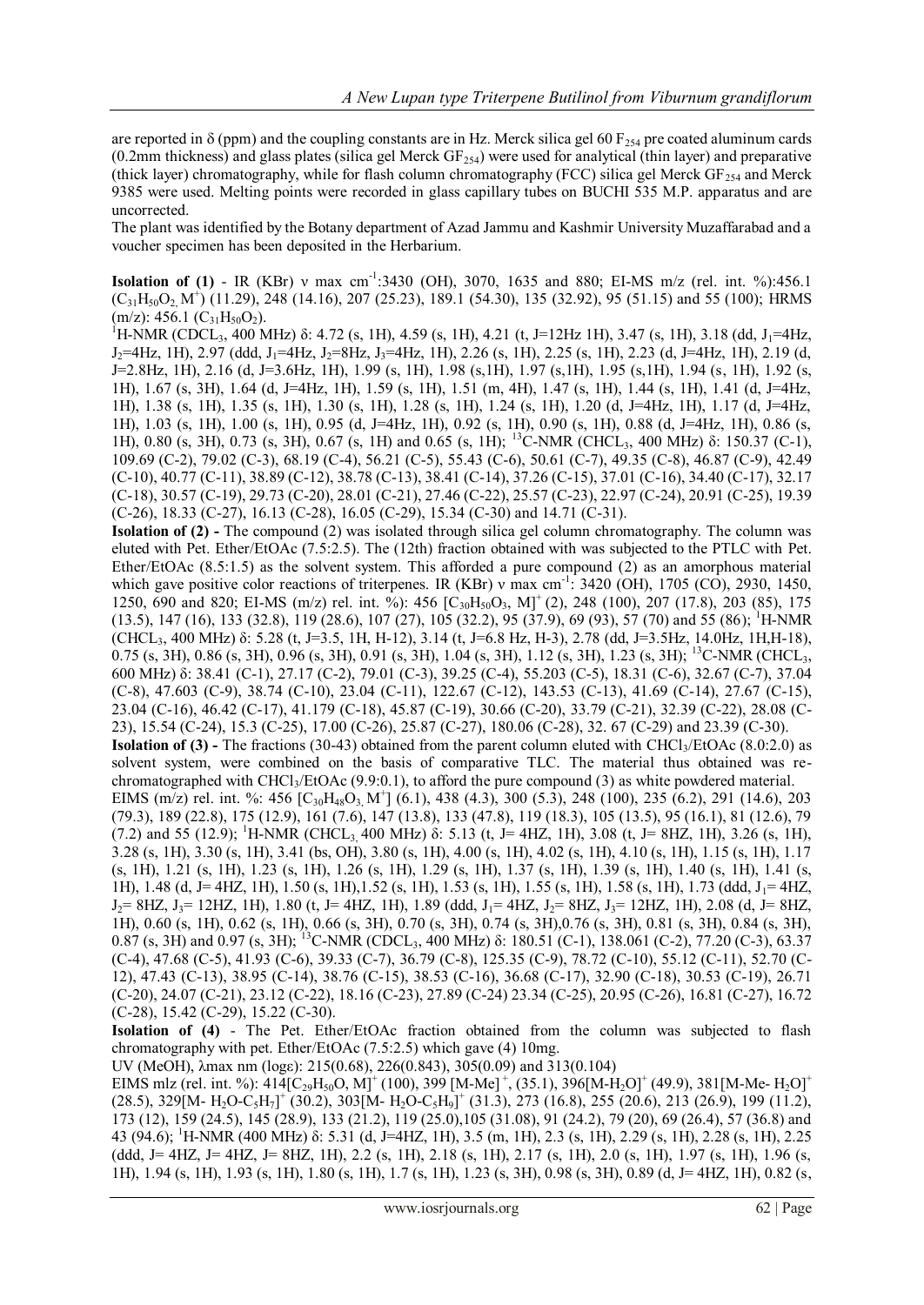3H), 0.80 (t, J= 7.0HZ, 3H), 0.78 (s, 3H) and 0.66 (s, 3H); <sup>13</sup>C-NMR (300 MHz CDCL3) δ: 37.26 (C-1), 31.68 (C-2), 71.81 (C-3), 42.32 (C-4), 140 (C-5), 121.7 (C-6),31.68 (C-7), 31.91 (C-8), 50.15 (C-9), 36.51 (C-10), 21.09 (C-11), 42.32 (C-12), 14.09 (C-13), 56.78 (C-14), 24.30 (C-15), 28.24 (C-16), 56.07 (C-17), 11.97 (C-18), 19.38 (C-19), 36.14 (C-20), 19.03 (C-21), 33.96 (C-22), 29.68 (C-23), 45.85 (C-24), 29.17 (C-25), 18.77 (C-26), 19.80 (C-27), 23.08 (C-28), 11.85 (C-29).

**Isolation of (5) -** The fractions (30-43) were combined on the basis of comparative TLC. This mixture was rechromatographed by using flash silica and CHCl<sub>3</sub>/EtOAc (7.0:3.0) as the solvent system to afford the compound (5).

HR-MS (m/z): 414 (Calcd. For C<sub>29</sub>H<sub>50</sub>O, 414); IR KBr v max cm<sup>-1</sup>: 3500, 1700, 1620; EI-MS m/z (rel. int. %): 456.1 ( $C_{30}H_{48}O_3$  M<sup>+</sup>) (10.38), 423.1 (2.12), 259.0 (3.57), 248.0 (19.49), 189.1 (53.15), 175.0 (20.11), 119.0  $(36.82), 93.0 (61.14)$  and 55.0 (100); HRMS (m/z): 456.1 (C<sub>30</sub>H<sub>48</sub>O<sub>3</sub>); <sup>1</sup>H-NMR (CDCL<sub>3</sub>, 400 MHz): 4.72 (s, 1H),  $4.58$  (s, 1H),  $3.16$  (dd,  $J_1=8$ Hz,  $J_2=12$ Hz, 1H), 2.99, (d, J=4Hz, 1H), 2.96 (d, J=4Hz, 1H), 2.93 (d, J=4Hz, 1H), 2.26 (s, 1H), 2.23 (s, 1H), 2.16 (d, J=4Hz, 1H), 2.13 (d, J=4Hz, 1H), 2.0 (s, 1H), 1.97 (d, J=4Hz, 1H), 1.96 (s, 1H), 1.94 (d, J=4Hz, 1H), 1.67 (s, 3H), 1.63 (s, 1H), 1.62 (s, 1H), 1.59 (m, 3H), 1.35 (s, 3H), 1.24 (s, 3H), 0.93 (d, J=4Hz, 1H), 0.92 (s, 3H), 0.80 (s, 3H), 0.73 (s, 3H), 0.67 (s, 1H) and 0.65 (s, 1H); <sup>13</sup>C-NMR (CHCL3, 300 MHz) δ: 179.79 (C-1), 150.38 (C-2), 109.68 (C-3), 79.00 (C-4), 56.27 (C-5), 55.36 (C-6), 50.53 (C-7), 49.29 (C-8), 46.88 (C-9), 42.45 (C-10), 40.71 (C-11), 38.86 (C-12), 38.72 (C-13), 38.39 (C-14), 37.22 (C-15), 37.01 (C-16), 34.34 (C-17), 32.15 (C-18), 30.56 (C-19), 29.98 (C-20), 27.70 (C-21), 27.41 (C-22), 25.51 (C-23), 20.86 (C-24), 19.37 (C-25), 18.29 (C-26), 16.11 (C-27), 16.03 (C-28), 15.33 (C-29) and 14.69 (C-30).

**Isolation of (6)** - IR KBr ν max cm<sup>-1</sup>: 3430, 3070, 1635 and 880; UV (MeOH), λmax<sup>nm</sup> (logε): 200 (0.574), 204  $(1.043)$ ; HRMS: 442.379 [M]<sup>+</sup> (C<sub>30</sub>H<sub>50</sub>O<sub>2</sub>), 427 (C<sub>29</sub>H<sub>47</sub>O<sub>2</sub>), 424.36 (C<sub>30</sub>H<sub>48</sub>O<sub>1</sub>), 411 (C<sub>29</sub>H<sub>47</sub>O<sub>1</sub>) and 409  $(C_{29}H_{45}O_1)$ ; EIMS m/z (rel.intensity in %): 442  $[M]^+$  (21), 424  $[M-H_2O]^+$  (10.6), 411 (52), 409 (7.3), 3.99 (11.7), 3.85 (10.9), 257 (9.8), 234 (23.8), 220 (16.2), 207 (60.3), 203 (100), 189 (84), 175 (35), 161 (25.4), 147  $(29.0)$ , 135  $(49.0)$ , 121  $(37)$ , 107  $(37.9)$ , 95  $(50.1)$ , 81  $(36.9)$ , 69  $(35.01)$ , 55  $(28.5)$  and 44  $(45.4)$ ; <sup>1</sup>H-NMR (400MHz), (CDCL3) δ : 4.66 (s, 1H), 4.56 (s, 1H), 3.78 (d, 1H, J=12Hz), 3.31 (d, 1H, J=12Hz), 3.17 (m, 1H), 2.37 (ddd, 1H, J<sub>1</sub>=8Hz, J<sub>2</sub>=4Hz), 1.93 (m, 1H), 1.83 (m, 1H), 1.66 (s, 3H), 1.63 (m, 1H), 1.59 (m, 1H), 1.56 (m, 1H), 1.51 (s, 6H), 1.35 (S, 3H), 1.40 (m, 1H), 1.23 (m, 1H), 1.15 (m, 1H), 1.05 (m, 1H), 1.00 (s, 3H), 0.96 (s, 3H), 0.95 (s, 3H), 0.80 (s, 3H) and 0.74 (s, 3H); <sup>13</sup>C-NMR (400 MHz, CDCL3) δ: 38.73 (C-1), 27.08 (C-2), 78.89 (C-3), 38.87 (C-4), 55.3 (C-5), 18.31 (C-6), 34.26 (C-7), 40.95 (C-8), 50.43 (C-9), 37.18 (C-10), 20.08 (C-11), 25.24 (C-12), 37.34 (C-13), 42.74 (C-14), 27.42 (C-15), 29.20 (C-16), 28.009 (C-17), 47.81 (C-18), 48.80 (C-19), 150 (C-20), 29.78 (C-21), 33.98 (C-22), 37.99 (C-23), 15.34 (C-24), 16.10 (C-25), 15.99 (C-26), 14.77 (C-27), 60.59 (C-28), 19.09 (C-29), 110 (C-30).

**Isolation of (7) -** The elute obtained from the column with n-hexane EtOAC (80:20). Separation was carried out over Silica gel by using Pet. Ether. Ethyl Acetate in 8:2 ratios.

UV (MeOH), λmax<sup>nm</sup> (logε): 367 (0.0124), 390 (0.0178); IR KBr ν max cm<sup>-1</sup>: 3510 (OH), 1650 and 815; EIMS m/z (rel. int. %): 426 (C<sub>30</sub>H<sub>50</sub>O, M<sup>+</sup>) (6.93), 411 [M-Me]<sup>+</sup> (2.18), 257 (2.882), 229 (3.72), 218 [M-C<sub>14</sub>H<sub>24</sub>O]<sup>+</sup>  $(100)$ , 207 [C-C<sub>16</sub>H<sub>27</sub>O]<sup>+</sup> (17), 203 [M-C<sub>15</sub>H<sub>27</sub>O]<sup>+</sup> (33.3), 189 [M-C<sub>16</sub>H<sub>29</sub>O]<sup>+</sup> (24), 161 (131), 135 (33), 95 (33.2), 55 (42.9); HRMS (m/z). 426.38 (C30H50O); 1H-NMR (CDCL3, 400 MHz): δ 5.113 (t, J=2.76Hz, J=5.6Hz, 1H, H-12), 3.21 (dd, J=4.8 Hz, J=8.8Hz, 1H, H-3), 1.05 (s, 3H, Me-26), 1.009 (s, 3H, Me-27), 0.97 (s, 3H, Me-25), 0.94 (s, 3H, Me-23), 0.91 (br. s. 3H, Me-30), 0.85 (s, 3H, Me-24), 0.80 (s, 3H, Me-28), 0.779 (d, 3H, J=3Hz, Me-29);

13C-NMR (400MHz, CDCL<sub>3</sub>): δ: 139.62 (C-13), 124.46 (C-12), 79.08 (C-3), 59.11 (C-18), 55.22 (C-5), 47.76 (C-9), 41.78 (C-14), 40.08 (C-8), 41.56 (C-22), 39.69 (C-19), 39.64 (C-20), 39.7 (C-4), 40.03 (C-1), 37.18 (C-10), 33.78 (C-17), 32.98 (C-7), 31.28 (C-21), 28.0 (C-15), 28.76 (C-28), 28.4 (C-27), 26.65 (C-16), 27.31 (C-2), 23.4 (C-29), 21.37 (C-30), 18.38 (C-6), 23.39 (C-11), 15.62 (C-23), 15.68 (C-24), 16.9 (C-25) and 17.48 (C-26).

**Isolation of (8) -** This compound was isolated from the chloroform-hexane (1:1) fraction. The fraction was subjected to column chromatography for further purification. Elution with hexane-chloroform (1:9) gave the compound (8) (10 mg).

IR (KBr) v max cm<sup>-1</sup>: 3600 (OH), 3030, 1630, 1467 and 855; EI-MS m/z (rel. int. %): 426 [C<sub>30</sub>H<sub>50</sub>O, M<sub>+</sub>] (17), 411 (23), 408 (6), 231 (18), 218 (38), 189 (100), 207 (20) and 177 (87); <sup>1</sup>H-NMR (400 MHz, CDCL3): δ 4.88 (s, 1H, H-19), 3.24 (dd, J=11.0 Hz, J=6.0 Hz, 1H, H-3α), 1.08, 1.03 and 0.98 (each s, 3H, 3xCH3), 0.95 (s, 6H,  $2xCH_3$ ), 0.88, 0.77 and 0.74 (s, each 3H, 3xCH<sub>3</sub>); <sup>13</sup>C-NMR (400 MHz, CDCL<sub>3</sub>): δ 142.8 (C-18), 129.8 (C-19), 79.0 (C-3), 55.7 (C-5), 51.3 (C-9), 43.4 (C-14), 40.9 (C-8), 39.0 (C-13), 39.0 (C-4), 38.5 (C-1), 37.7 (C-22), 37.4 (C-16), 37.3 (C-10), 34.7 (C-7), 34.4 (C-17), 33.4 (C-21), 32.3 (C-20), 31.3 (C-29), 29.2 (C-30), 28.0 (C-23), 27.6 (C-15),24.4 (C-2), 26.2 (C-12), 25.3 (C-28), 21.2 (C-11), 18.3 (C-6), 16.7 (C-26), 16.1 (C-25), 15.4 (C-24) and 14.6 (C-27).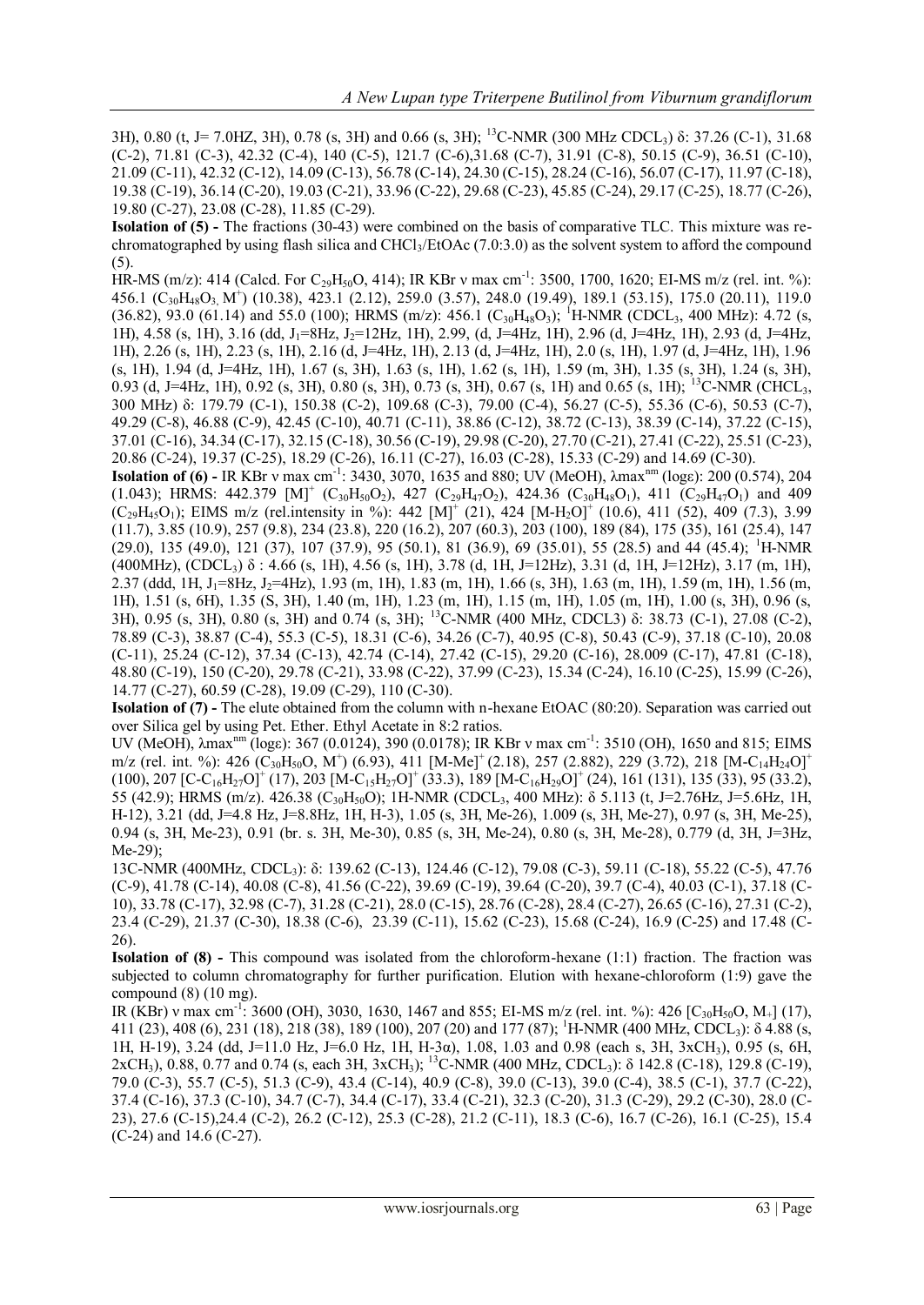### **Acknowledgements**

The authors are grateful to Prof. Dr. M. I. Chaudhary (H.E.J. Research Institute of Chemistry Karachi, Pakistan) for providing the facility of <sup>13</sup>C-NMR, <sup>1</sup>H-NMR, HRMS, FAB, UV and IR spectra of compounds.

#### **References**

- 
- [1]. E. Nasir, S. I. Ali and R. R. Stewert, Flora of West Pakistan, (Fakhri Printing Press, Karachi: Pakistan, 1972) 695-696. [2]. R. N. Parker, A Forest Flora for the Punjab with Hazara and Dehli, (Ed. 3rd) (Govt. Printing Press, West Pakistan 1956) 265-275.
- [3]. J. A. Nicholson, T. D. Darby and C. H. Jarboe, Proceedings of the Society for Experimental Biology and Medicine, 140, 1972, 457. [4]. G. Stanic and J. Petricic, J. Farm. Glass., 35, 1979, 231.
- [4]. G. Stanic and J. Petricic, J. Farm. Glass.,35, 1979, 231.
- 
- [5]. L. Tomassini, M. F. Cometa, S. Foddai N. Nicoletti, Phytochemistry, 38(2), 1995, 423-425.<br>[6]. Y. Fukuyama, M. Hiroyuki, H. Fujii and M. Tajima, Phytochemistry, 60, 2002, 765-768. [6]. Y. Fukuyama, M. Hiroyuki, H. Fujji and M. Tajima, Phytochemistry, 60, 2002, 765-768.
- [7]. A. Ali, H. El-Gamal, S. K. Wang and C. Y. Duh, Journal of Natural Products, 67, 2004, 333-336.
- 
- [8]. T. Fujoka, Y. Kashiwada, R. E. Kilkushi and L. M. Consentino, Journal of Natural Products, 57, 1994, 243. [9]. J. F. Mayaux, A. Bousseau, R. Pauwels, T. Huet and Y. Henin, Proceedings of the National Academy of Scie [9]. J. F. Mayaux, A. Bousseau, R. Pauwels, T. Huet and Y. Henin, Proceedings of the National Academy of Science, 91, 1994, 3564. [10]. H. X. Xu. F. O. Zeng. M. Wan and K. Y. Sim. Journal of Natural Products. 59. 1996. 64
- 
- [10]. H. X. Xu, F. Q. Zeng, M. Wan and K. Y. Sim, Journal of Natural Products, 59, 1996, 643. [11]. S. K. Talpatra, K. M. Shreshtha, M. K. Pal, A. Basak and B. Talpatra, Phytochemistry, 28, 1989, 3437. [12]. A. Ikuta and H. Itokawa, Phytochemistry, 27(9), 1988, 2813-2815.
- 
- [12]. A. Ikuta and H. Itokawa, Phytochemistry,  $27(9)$ , 1988,  $2813-2815$ .<br>[13]. V. U. Ahmad, S. Bano and F. V. Mohammad, Planta Medica, 6, 19. V. U. Ahmad, S. Bano and F. V. Mohammad, Planta Medica, 6, 1985, 521.
- [14]. J. L. Courtney, E. V. Lassakand and G. B. Speirs, Phytochemistry, 22, 1983, 947.
- 
- [15]. B. S. Siddiqui, S. Farhat and S. Siddiqui, Planta Medica, 63, 1997, 47. [16]. Y. M. Chiang, J. Y. Chang, C. C. Kuo, C. Y. Chang and Y. H. Kuo, P. [16]. Y. M. Chiang, J. Y. Chang, C. C. Kuo, C. Y. Chang and Y. H. Kuo, Phytochemistry, 66, 2005, 495-501.<br>[17]. F. Matloubi, M. M. Farimani, S. Salahvarzi and G. Amin, Alternatative Medizin, 4(1), 2007, 95-98.
- [17]. F. Matloubi, M. M. Farimani, S. Salahvarzi and G. Amin, Alternatative Medizin, 4 (1), 2007, 95-98.
- 
- [18]. A. A. Bernard and L. Tokes, Journal of Organic Chemistry, 42(4), 1977, 725.<br>[19]. W. J. Li, W. Jain and Q. Y. Yang, World Journal of Gastroenterology, 8(3), 2 W. J. Li, W. Jain and Q. Y. Yang, World Journal of Gastroenterology, 8(3), 2002, 493-495.
- [20]. Faten, K.; Hady, A. El.; Ahmed, G. Zeischrift fur Naturforschung, 2002, 57(c), 386-394.
- [21]. G. R. Waller, Biochemical Application of Mass Spectrometry, (John Wiley and Sons, New York, USA, 1980) 396.
- [22]. M. Tamai, N. Watanabe, M. Someya, H. Konadoh, S. Omura, Z. P. ling, R. Chang and C. Weiming, C. Planta Medica, 55, 1989, 44-47.
- [23]. R. Tanaka and S. Matsunaga, Phytochemistry, 27, 1988, 3579.

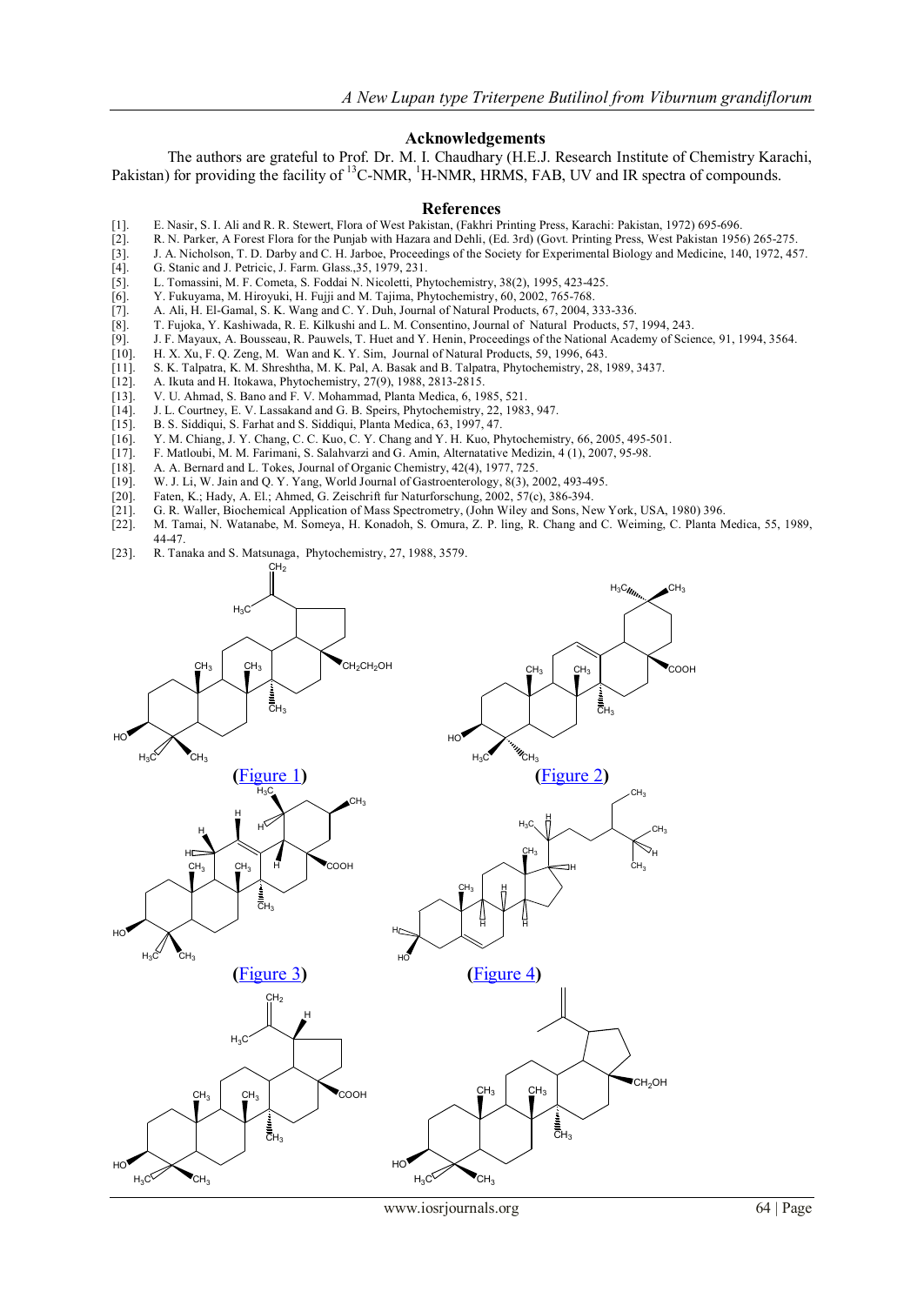



| Carbon  | Compounds    |                |                         |                         |        |        |                |                    |  |  |
|---------|--------------|----------------|-------------------------|-------------------------|--------|--------|----------------|--------------------|--|--|
| No.     | $\mathbf{1}$ | $\overline{2}$ | $\overline{\mathbf{3}}$ | $\overline{\mathbf{A}}$ | 5      | 6      | $\overline{7}$ | 8                  |  |  |
| $1-C$   | 150.37       | 38.41          | 180.51                  | 37.26                   | 179.79 | 38.73  | 40.03          | 38.5               |  |  |
| $2-C$   | 109.69       | 27.17          | 138.061                 | 31.68                   | 150.38 | 27.08  | 27.31          | 24.4               |  |  |
| $3-C$   | 79.02        | 79.01          | 77.20                   | 71.81                   | 109.68 | 78.89  | 79.08          | 79.0               |  |  |
| $4-C$   | 68.19        | 39.25          | 63.37                   | 42.32                   | 79.00  | 38.87  | 39.7           | 39.0               |  |  |
| $5-C$   | 56.21        | 55.203         | 47.68                   | 140                     | 56.27  | 55.3   | 55.22          | 55.7               |  |  |
| $6 - C$ | 55.43        | 18.31          | 41.93                   | 121.7                   | 55.36  | 18.31  | 18.38          | 18.3               |  |  |
| 7-C     | 50.61        | 32.67          | 39.33                   | 31.68                   | 50.53  | 34.26  | 32.98          | 34.7               |  |  |
| $8 - C$ | 49.35        | 37.04          | 36.79                   | 31.91                   | 49.29  | 40.95  | 40.08          | 40.9               |  |  |
| $9-C$   | 46.87        | 47.603         | 125.35                  | 50.15                   | 46.88  | 50.43  | 47.76          | 51.3               |  |  |
| $10-C$  | 42.49        | 38.74          | 78.72                   | 36.51                   | 42.45  | 37.18  | 37.18          | 37.3               |  |  |
| $11-C$  | 40.77        | 23.04          | 55.12                   | 21.09                   | 40.71  | 20.08  | 23.39          | 21.2               |  |  |
| $12-C$  | 38.89        | 122.67         | 52.70                   | 42.32                   | 38.86  | 25.24  | 124.46         | 26.2               |  |  |
| $13-C$  | 38.78        | 143.53         | 47.43                   | 14.09                   | 38.72  | 37.34  | 139.62         | 39.0               |  |  |
| $14-C$  | 38.41        | 41.69          | 38.95                   | 56.78                   | 38.39  | 42.74  | 41.78          | 43.4               |  |  |
| $15-C$  | 37.26        | 27.67          | 38.76                   | 24.30                   | 37.22  | 27.42  | 28.0           | 27.6               |  |  |
| $16-C$  | 37.01        | 23.04          | 38.53                   | 28.24                   | 37.01  | 29.20  | 26.65          | 37.4               |  |  |
| $17-C$  | 34.40        | 46.42          | 36.68                   | 56.07                   | 34.34  | 28.009 | 33.78          | 34.4               |  |  |
| $18-C$  | 32.17        | 41.179         | 32.90                   | 11.97                   | 32.15  | 47.81  | 59.11          | 142.8              |  |  |
| $19-C$  | 30.57        | 45.87          | 30.53                   | 19.38                   | 30.56  | 48.80  | 39.69          | $\overline{1}29.8$ |  |  |
| $20-C$  | 29.73        | 30.66          | 26.71                   | 36.14                   | 29.98  | 150    | 39.64          | 32.3               |  |  |
| $21-C$  | 28.01        | 33.79          | 24.07                   | 19.03                   | 27.70  | 29.78  | 31.28          | 33.4               |  |  |
| $22-C$  | 27.46        | 32.39          | 23.12                   | 33.96                   | 27.41  | 33.98  | 41.56          | 37.7               |  |  |
| $23-C$  | 25.57        | 28.08          | 18.16                   | 29.68                   | 25.51  | 37.99  | 15.62          | 28.0               |  |  |
| $24-C$  | 22.97        | 15.54          | 27.89                   | 45.85                   | 20.86  | 15.34  | 15.68          | 15.4               |  |  |
| $25-C$  | 20.91        | 15.3           | 23.34                   | 29.17                   | 19.37  | 16.10  | 16.9           | 16.1               |  |  |
| $26-C$  | 19.39        | 17.00          | 20.95                   | 18.77                   | 18.29  | 15.99  | 17.48          | 16.7               |  |  |
| $27-C$  | 18.33        | 25.87          | 16.81                   | 19.80                   | 16.11  | 14.77  | 28.4           | 14.6               |  |  |
| $28-C$  | 16.13        | 180.06         | 16.72                   | 23.08                   | 16.03  | 60.59  | 28.76          | 25.3               |  |  |
| $29-C$  | 16.05        | 32.67          | 15.42                   | 11.85                   | 15.33  | 19.09  | 23.4           | 31.3               |  |  |
| $30-C$  | 15.34        | 23.39          | 15.22                   | $\Box$                  | 14.69  | 110    | 21.37          | 29.2               |  |  |
| $31-C$  | 14.71        | $\Box$         | $\blacksquare$          | $\omega$                | $\Box$ | $\Box$ | $\Box$         | ÷.                 |  |  |